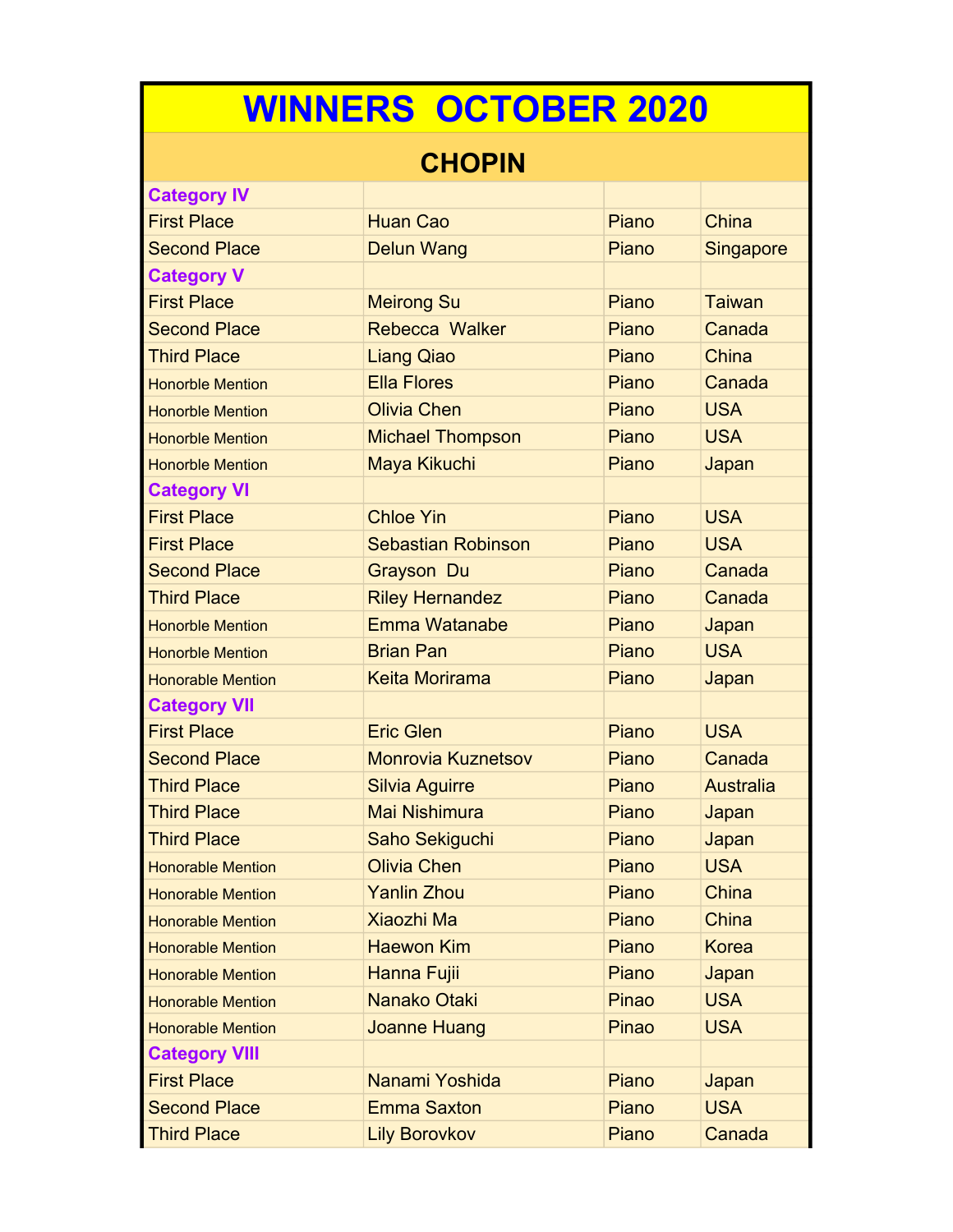| <b>Third Place</b>       | <b>Ximena Young</b>           | Piano | <b>USA</b>       |
|--------------------------|-------------------------------|-------|------------------|
| <b>Honorable Mention</b> | <b>Aroha Kato</b>             | Piano | <b>USA</b>       |
| <b>Honorable Mention</b> | <b>Xavier Gonzales</b>        | Piano | <b>USA</b>       |
| <b>Honorable Mention</b> | <b>River Pierce</b>           | Piano | <b>USA</b>       |
| <b>Honorable Mention</b> | <b>Amelia Taylor</b>          | Piano | <b>USA</b>       |
| <b>Honorable Mention</b> | <b>Reika Koike</b>            | Piano | Japan            |
| <b>Honorable Mention</b> | <b>Brandon Wu</b>             | Piano | <b>USA</b>       |
| <b>Category IX</b>       |                               |       |                  |
| <b>First Place</b>       | <b>Brain Liu</b>              | Piano | <b>Singapore</b> |
| <b>Second Place</b>      | <b>Jun Wang</b>               | Piano | China            |
| <b>Third Place</b>       | <b>Vivian Yong</b>            | Piano | <b>USA</b>       |
| <b>Honorble Mention</b>  | Ken Fujiyama                  | Piano | Japan            |
| <b>Honorble Mention</b>  | Michelle Zhao                 | Piano | <b>USA</b>       |
| <b>Honorble Mention</b>  | <b>Ethan King</b>             | Piano | <b>USA</b>       |
| <b>Honorble Mention</b>  | <b>Asher Collins</b>          | Piano | Canada           |
| <b>Honorble Mention</b>  | <b>Kayden Landry</b>          | Piano | Canada           |
| <b>Honorble Mention</b>  | <b>Mijin Pak</b>              | Piano | <b>Korea</b>     |
| <b>Honorable Mention</b> | Cynthia Ackerman              | Piano | <b>Australia</b> |
|                          | <b>DEBUSSY</b>                |       |                  |
| <b>Category IV</b>       |                               |       |                  |
| <b>First Place</b>       | <b>Addison Green</b>          | Piano | <b>USA</b>       |
| <b>Second Place</b>      | <b>Levi Young</b>             | Piano | <b>USA</b>       |
| <b>Third Place</b>       | <b>Alex Moore</b>             | Piano | <b>USA</b>       |
| <b>Honorble Mention</b>  | <b>Caroline Van Giang Chu</b> | Piano | <b>USA</b>       |
| <b>Honorble Mention</b>  | <b>Meiying Tan</b>            | Piano | China            |
| <b>Category V</b>        |                               |       |                  |
| <b>First Place</b>       | <b>Minjun Pae</b>             | Piano | <b>Korea</b>     |
| <b>Second Place</b>      | <b>Liwei Chen</b>             | Piano | <b>China</b>     |
| <b>Third Place</b>       | <b>Carter Cook</b>            | Piano | <b>USA</b>       |
| <b>Honorble Mention</b>  | <b>Ben Lee</b>                | Piano | Canada           |
| <b>Honorble Mention</b>  | <b>Isabella Taylor</b>        | Piano | Canada           |
| <b>Category VI</b>       |                               |       |                  |
| <b>First Place</b>       | Nonoka Nakamura               | Piano | Japan            |
| <b>Second Place</b>      | <b>Scarlett Cote</b>          | Piano | <b>USA</b>       |
| <b>Third Place</b>       | <b>Kanae Kimura</b>           | Piano | Japan            |
| <b>Honorble Mention</b>  | Jiao Wang                     | Piano | <b>China</b>     |
| <b>Honorble Mention</b>  | Yui Ota                       | Piano | <b>USA</b>       |
| <b>Honorble Mention</b>  | <b>Ella Clark</b>             | Piano | <b>USA</b>       |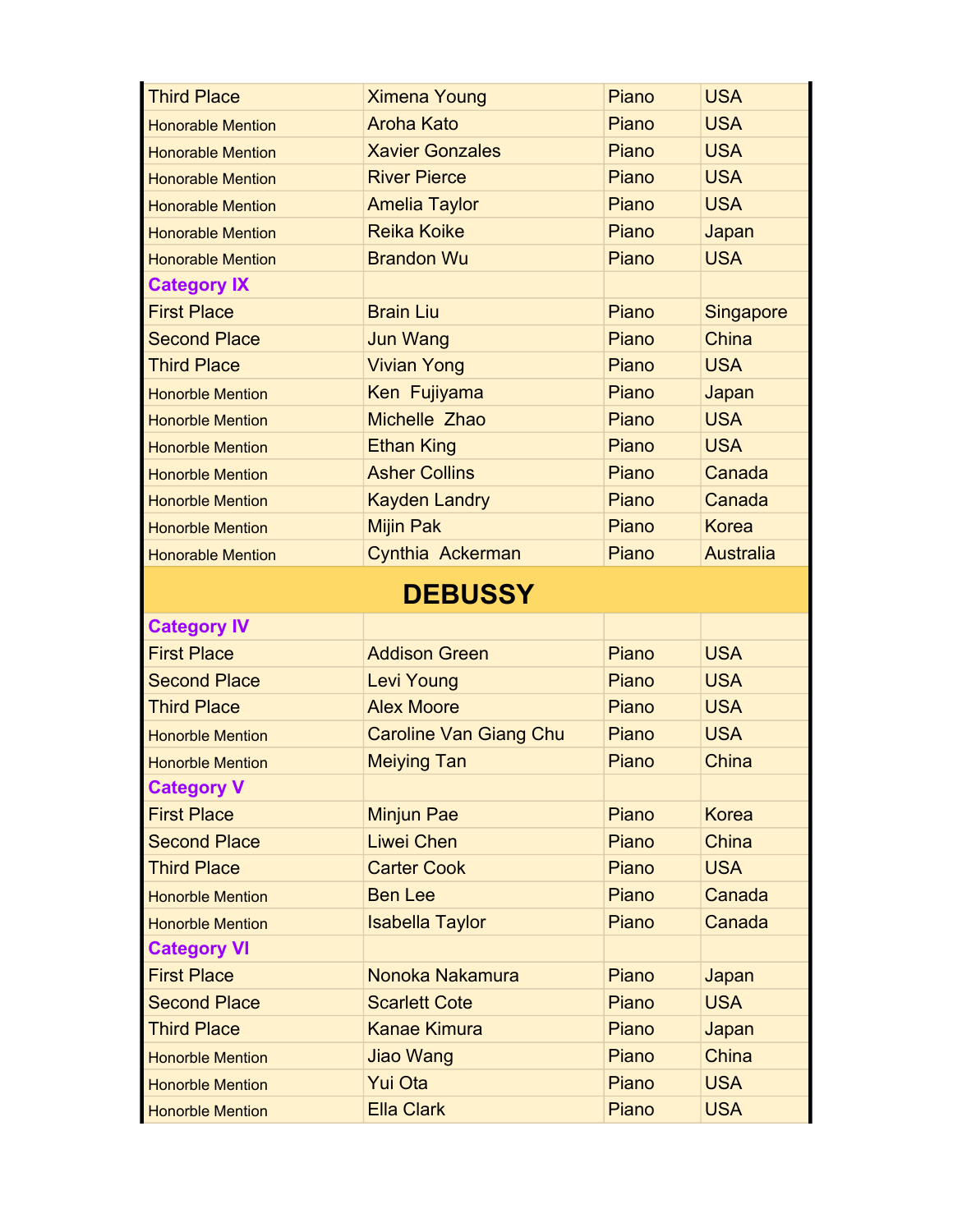| <b>Honorble Mention</b> | Zoe Fong                | Piano          | Canada           |  |  |
|-------------------------|-------------------------|----------------|------------------|--|--|
| <b>Honorble Mention</b> | <b>Maddy Jones</b>      | Piano          | <b>USA</b>       |  |  |
| <b>Honorble Mention</b> | <b>Logan Thomas</b>     | Piano          | Canada           |  |  |
| <b>Honorble Mention</b> | <b>Karen Matsui</b>     | Piano          | <b>USA</b>       |  |  |
| <b>Category VII</b>     |                         |                |                  |  |  |
| <b>First Place</b>      | <b>Leo Brown</b>        | Piano          | <b>USA</b>       |  |  |
| <b>Second Place</b>     | <b>Everlyn He</b>       | Piano          | <b>USA</b>       |  |  |
| <b>Third Place</b>      | Sophia Bai              | Piano          | Canada           |  |  |
| <b>Honorble Mention</b> | <b>Owen Bouchard</b>    | Piano          | Canada           |  |  |
| <b>Honorble Mention</b> | Li Na Choung            | Piano          | Singerpore       |  |  |
| <b>Honorble Mention</b> | <b>Misuzu Naka</b>      | Piano          | Japan            |  |  |
| <b>Honorble Mention</b> | <b>Elena Cox</b>        | Piano          | <b>USA</b>       |  |  |
| <b>Honorble Mention</b> | <b>Chanmi Pak</b>       | Piano          | <b>Korea</b>     |  |  |
| <b>Category VIII</b>    |                         |                |                  |  |  |
| <b>First Place</b>      | <b>Marianne Genrich</b> | <b>Marimba</b> | Canada           |  |  |
| <b>Second Place</b>     | <b>Kinsley Wood</b>     | <b>Flute</b>   | <b>USA</b>       |  |  |
| <b>Third Place</b>      | <b>Gabby West</b>       | Piano          | <b>USA</b>       |  |  |
| <b>Honorble Mention</b> | <b>Jake Page</b>        | Piano          | <b>USA</b>       |  |  |
| <b>Honorble Mention</b> | <b>Maya Fortin</b>      | <b>Flute</b>   | Canada           |  |  |
| <b>Honorble Mention</b> | <b>Valeria Peters</b>   | Piano          | <b>USA</b>       |  |  |
| <b>Category IX</b>      |                         |                |                  |  |  |
| <b>First Place</b>      | Maika Koizumi           | Piano          | Japan            |  |  |
| <b>Second Place</b>     | Michael Lee             | Harp           | Canada           |  |  |
| <b>Third Place</b>      | <b>Yuka Sasaki</b>      | <b>Flute</b>   | Japan            |  |  |
| <b>Honorble Mention</b> | Jiao Fu                 | Piano          | China            |  |  |
| <b>Honorble Mention</b> | <b>Mei Kong</b>         | Piano          | <b>USA</b>       |  |  |
| <b>Honorble Mention</b> | <b>Jennifer Chen</b>    | Piano          | China            |  |  |
| <b>Honorble Mention</b> | <b>Akiko Saitou</b>     | <b>Flute</b>   | Japan            |  |  |
|                         |                         |                |                  |  |  |
|                         | <b>MINUET</b>           |                |                  |  |  |
| <b>Category II</b>      |                         |                |                  |  |  |
| <b>First Place</b>      | Zhen Li                 | <b>Violin</b>  | <b>Singapore</b> |  |  |
| <b>Second Place</b>     | Lai Fong                | Piano          | China            |  |  |
| <b>Third Place</b>      | <b>Yuma Tanaka</b>      | <b>Violin</b>  | Japan            |  |  |
| <b>Honorble Mention</b> | <b>Emma Leblanc</b>     | Piano          | Canada           |  |  |
| <b>Category III</b>     |                         |                |                  |  |  |
| <b>First Place</b>      | <b>Rinka Sudo</b>       | Piano          | Japan            |  |  |
| <b>Second Place</b>     | <b>Meilin Song</b>      | <b>Violin</b>  | China            |  |  |
| <b>Second Place</b>     | <b>Charlotte Lee</b>    | Piano          | Canada           |  |  |
|                         |                         |                |                  |  |  |